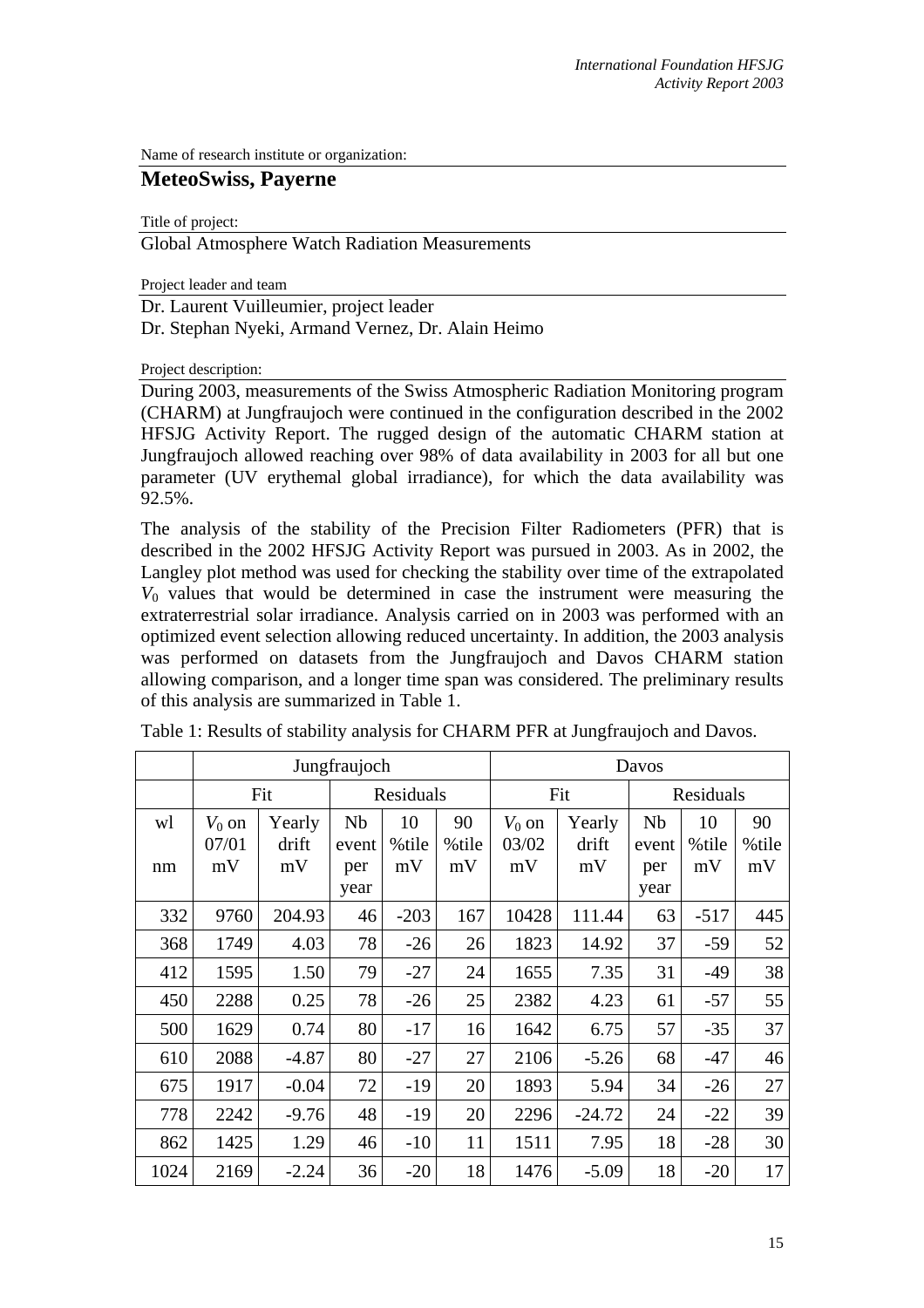Table 1 gives the extrapolated  $V_0$  values for each analyzed wavelength at the middle of the considered period, the averaged yearly drift determined by a linear regression fit over the considered period, the averaged number of selected days for Langley plot analysis per year, as well as the  $10<sup>th</sup>$  and  $90<sup>th</sup>$  percentile of the distribution of the residuals around the linear regression fit. The statistical precision of the analysis depends on the width of the residual distribution and the number of selected events. The averaged yearly drift are well below 1% per year at Jungfraujoch, except for the wavelength  $\lambda = 332$  nm. This confirms results from the 2002 analysis. At Davos, the averaged yearly drift are slightly larger than at Jungfraujoch, for most wavelengths, although they are still on the order of 1% or below, except for  $\lambda = 332$  nm. However, this difference in drift between Davos and Jungfraujoch should be interpreted with caution, because values of Davos yearly drifts still depend on criteria used for selecting Langley events, and a larger statistics may be necessary for definite conclusion. Conclusions that are warranted for Davos are that the yearly drift is important at  $\lambda = 332$  nm, and significant at  $\lambda = 778$  nm, which is similar to what is observed at Jungfraujoch. Wavelengths between 368 and 1024 nm are used for inferring aerosol optical depths. Consequently, the calibration values  $(V_0)$  must be known with good precision. An uncertainty of 1% on the calibration values produces an uncertainty of 0.005 on the AOD (Schmid and Wehrli, 1995). At Jungfraujoch, AOD as low as 0.01 are measured. Thus, the uncertainty on calibration must be well below 1% for PFR measuring at the Jungfraujoch CHARM station. At other CHARM station a limit of 1% or lower on the calibration uncertainty is desirable. Comparison between Jungfraujoch and Davos results shows that the uncertainty on calibration at Jungfraujoch is half that of calibration at Davos (see number of events selected per year and width of residual distribution). Consequently, it was decided to start a program in 2004 for calibrating PFR of all other CHARM stations at the Jungfraujoch station.

A joint campaign of the Swiss Federal Office of Public Health, the Swiss Krebsliga and MeteoSwiss for raising the awareness of Swiss public to the danger of UV radiation was conducted in 2003. As a contribution to this campaign, the measurements of the UV radiation level at the CHARM station (including Jungfraujoch) were made available in quasi real time for the campaign, and are displayed at the web address www.uv-index.ch. The UV radiation level was given as UV index following the recommendations of the World Health Organization and the World Meteorological Organization. These organizations have also defined classes (weak, moderate, strong, very strong and extreme) used to classify the level of protection required according to the maximum daily value reached by the UV index. Following the unusual conditions of 2003, a comparison of the number of occurrences of the different classes in the period June-July-August between 2002 and 2003 was performed. This comparison is summarized in Figure 1.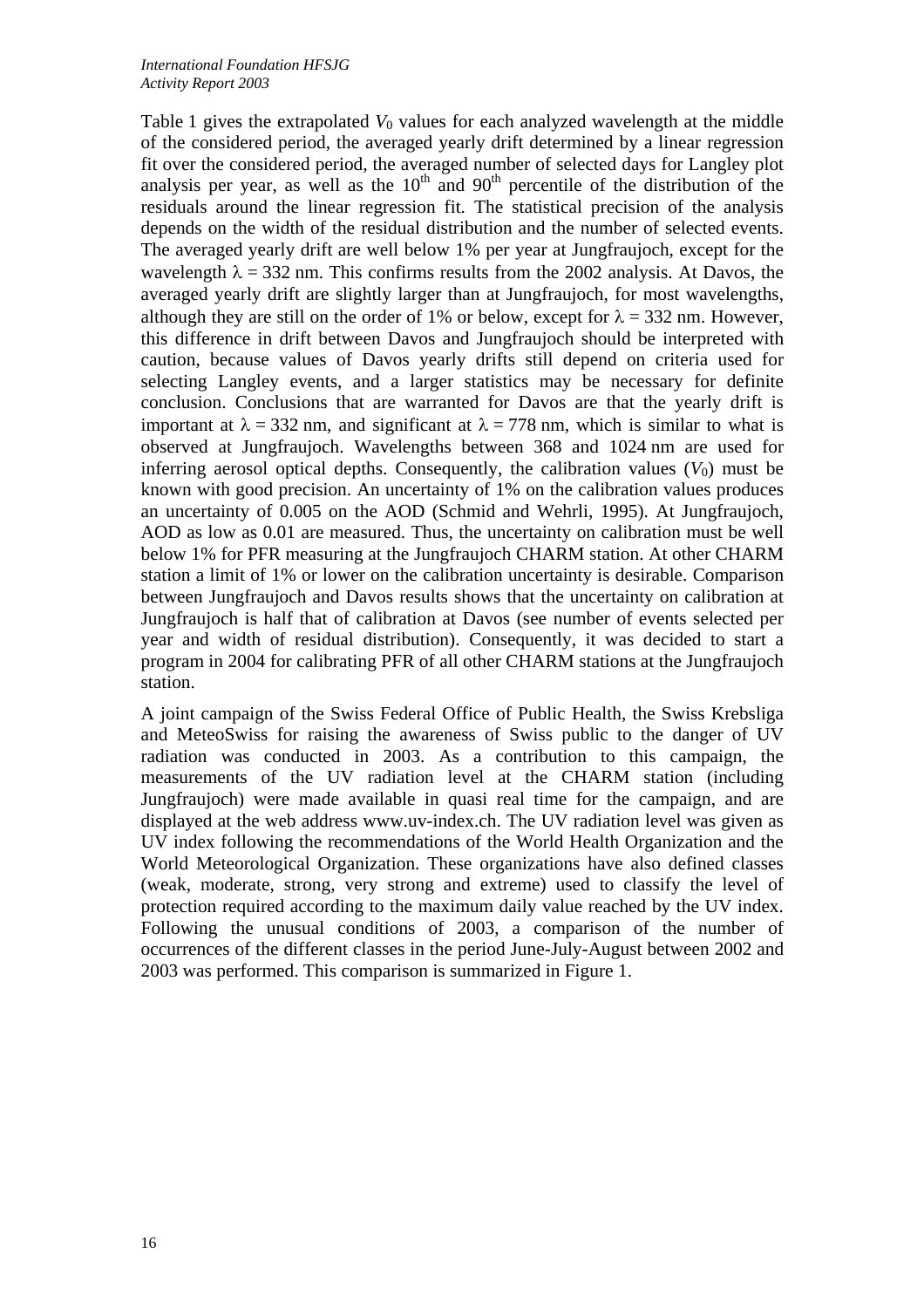

Figure 1: Number of days with maximum UV index in WMO defined classes during the June-July-August period in 2002 and 2003 at CHARM stations.

Figure 1 shows that 2003 had a significantly higher number of occurrences of strong and very strong maximum measured UV indices at Payerne and Locarno-Monti. On the other hand, the number of occurrences of different classes did not differ so significantly at the mountain station of Davos and Jungfraujoch. It appears that due to the high altitude of the Jungfraujoch station, the frequency of occurrence of very strong or extreme UV radiation level is much less dependent on general yearly meteorological conditions than at lower altitude station.

## References

Schmid, B. and C. Wehrli, 1995. "Comparison of sun photometer calibration by use of the Langley technique and the standard lamp". *Applied Optics* **34**, pp. 4500-4512.

Key words:

Solar irradiance, ultraviolet, visible, infrared, spectral irradiance, precision filter radiometer (PFR), pyranometer, pyrheliometer, UV biometer, total aerosol optical depth (AOD), total column water vapor (CWV).

### Collaborating partners/networks:

Short- and long-wave global irradiance data shared with the Alpine Surface Radiation Budget network under the responsibility of the Word Radiation Center/Physikalisch-Meteorologisches Observatorium Davos

Columnar water vapor data submitted to the NCCR Climate P2.4 STARTWAVE database at the Institute for Applied Physics, University of Bern.